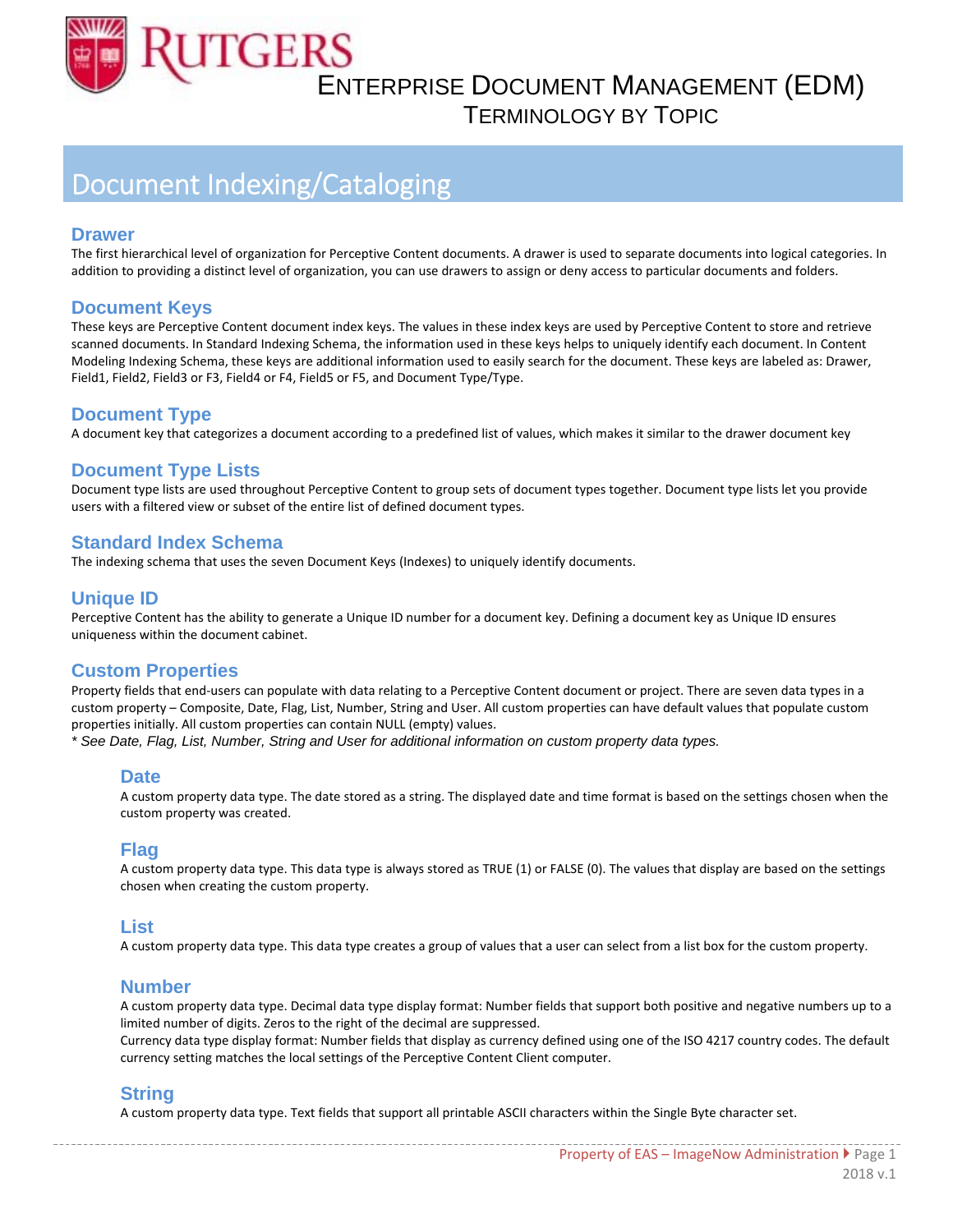## **Host Application**

The information system or program that is used to track and manage records that pertain to business process.

## **Application Plan**

Perceptive Content stores the information learned, using LearnMode on a host application, in a container called an application plan. An application plan contains one or more screens, where each screen represents a learned screen or window in a host application.

#### **LearnMode**

A client‐side, non‐programmatic method of integrating a host application with Perceptive Content and learning screens or windows within that application.

## **LearnMode Type**

There are eight types that can be used to learn a host application ‐ Window Walker, HyperLearn, Window Text, DOS Command Prompt, Terminal Capture, Manual Entry, Internet Explorer and OLE/DDE Script.

#### **Manual Entry**

This LearnMode type is used to create a stand‐alone application plan. In special situations, Perceptive Content can be set to run as a stand-alone imaging system. In this case, images can be indexed and retrieved without the use of a business application. Screens in these application plans have one of two uses. The first use is to operate as an alternative to another dynamic LearnMode application plan. The second use for this method is the complete absence of a business application that is relevant to the images you are storing.

# Scanning/Capture

## **Barcode**

Barcodes are a series of vertical bars that represent alpha and numeric characters. Administrators can use barcodes to separate documents into batches, to group large collections of documents together, or to auto-index your documents. In the Perceptive Content Client, barcodes are configured in a capture profile.

## **Patchcode**

Used to create a new batch when it is detected by the scanner.

## **Batch**

A batch generally refers to a stack of paper documents that are scanned at the same time.

## **Batch ID**

Each batch that gets created in Perceptive Content is assigned a unique number or Batch ID. This number is recorded and can be used as part of the document key.

#### **Batch Mode**

Part of a capture profile – mode setting. Setting this mode allows users to capture documents in a group and upload them to the Perceptive Content Server to eventually be processed.

## **CaptureNow**

A central Perceptive Content feature that lets users scan and import documents from multiple sources into Perceptive Content. In the capture profiles you define for your organization's scanning technology, you set up and store all the options you need to obtain precise images and other documents in Perceptive Content.

## **Capture Profile**

A reusable collection of settings that makes capturing a single‐click task. The profile stores all the options users need to capture and conduct related processing tasks with Perceptive Content Client. The scanning options in a capture profile includes a source that designates where you are capturing documents from (File, Scanner, Printer) and the mode in which you want to capture (Single, Batch, Package). A capture profile also contains options for document indexing, routing a captured document to a workflow queue, and image processing.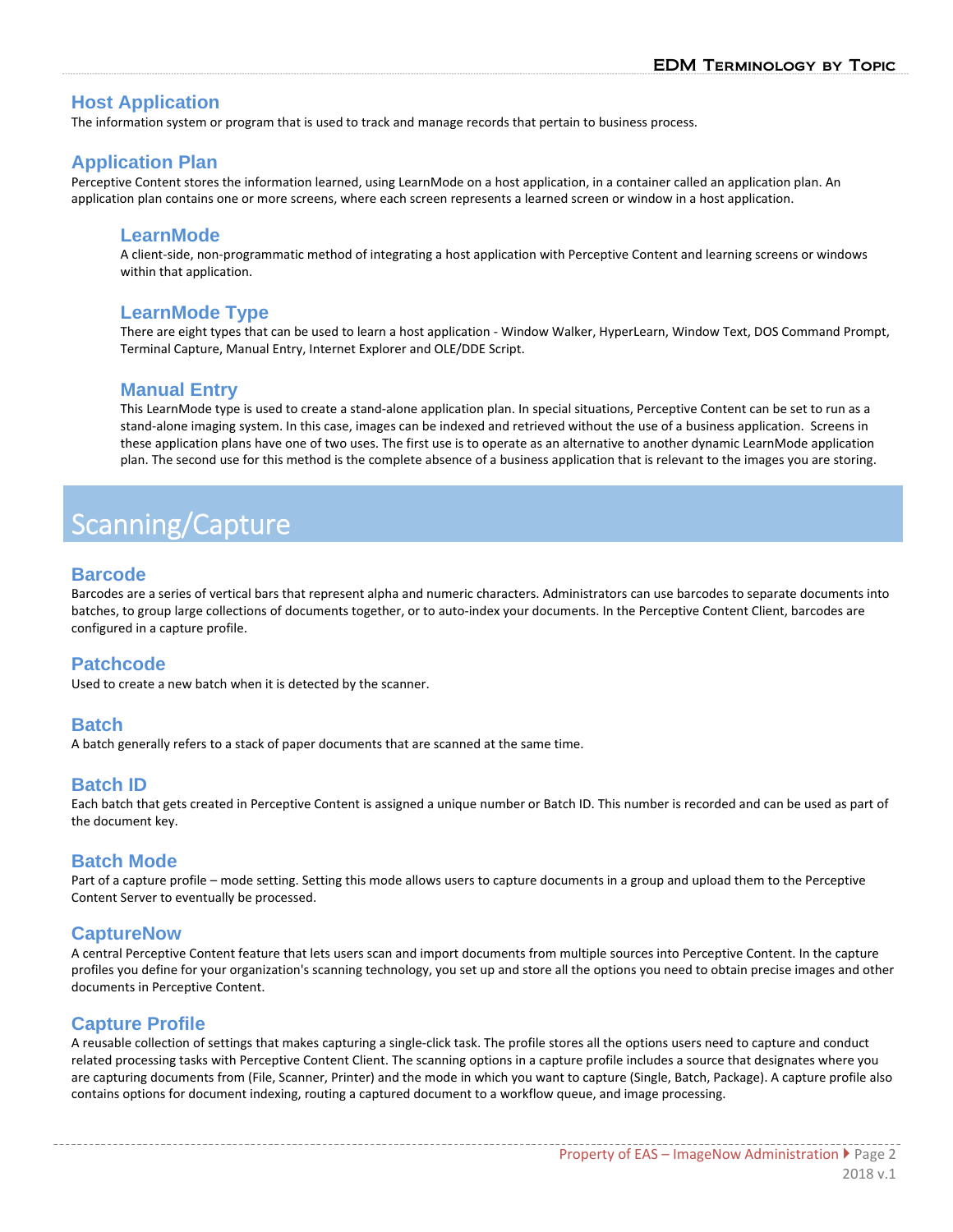#### **Scanner**

Part of a capture profile – source setting. This source lets users load paper (or other items) into the appropriate scanning device. The device will capture the items and load them into Perceptive Content.

#### **Image Processing**

Image processing allows for scanned images to be manipulated either to improve quality of the incoming image, or to gather data from the image itself.

## **VRS – Virtual ReScan**

A Kofax product that inspects multiple points of each document. This inspection enables Virtual ReScan to check and correct the alignment (skew), brightness, contrast, and image clarity to ensure that Perceptive Content documents are clear and readable at the time of scanning.

#### **QA – Quality Assurance**

Quality assurance is the first step in processing documents after you scan or import them. During QA you verify that a document meets the standards of image quality that you require to store, view, and work with that document online.

## **Link**

A process of creating an association between captured objects inside Perceptive Content and records inside a host application. Sometimes referred to as "*linking*".

#### **ImageNow Printer**

Part of a capture profile – source setting. This source lets users import a document, convert into a TIFF file, and bring it into Perceptive Content without having to scan it first. Import the document using the Print button within the software program that is displaying it.

#### **Import Agent**

Responsible for handling all automated import routines on the server.

## Basic Functions

#### **Perceptive Content Explorer**

Perceptive Content Explorer lets you navigate through all of the grids, such as Batches, Documents, Projects, Workflow, and Tasks, from the same window.

#### **Perceptive Content Viewer**

Allows users to view batches, documents, and workflow items in a single viewer.

## **Thumbnails**

The Thumbnails pane displays a miniature view of each page of the active document. Double‐clicking a thumbnail displays its contents in Perceptive Content Viewer.

#### **Views**

A set of documents or projects that are selected and displayed according to the view definition that is created for users. After you have created a view definition, you can assign one or more of the View privileges (Access, Filter, or Manage) to specific users or groups or both. When the users open Perceptive Content Explorer, they see only the views to which you have granted them access.

#### **Filter**

A filter lets you select a predefined subset of documents or projects from its parent view and simplifies the task of processing a large number of rows in a view. As soon as you click a filter, Perceptive Content applies the filter to the view and displays the results in the grid.

## **Quick Search**

A quick search applies a single condition to the documents in the current view and returns the documents or projects that satisfy that condition. You define the condition in the Quick Search tab, which includes the property list, operator list, and value box, and the Go button, shown below.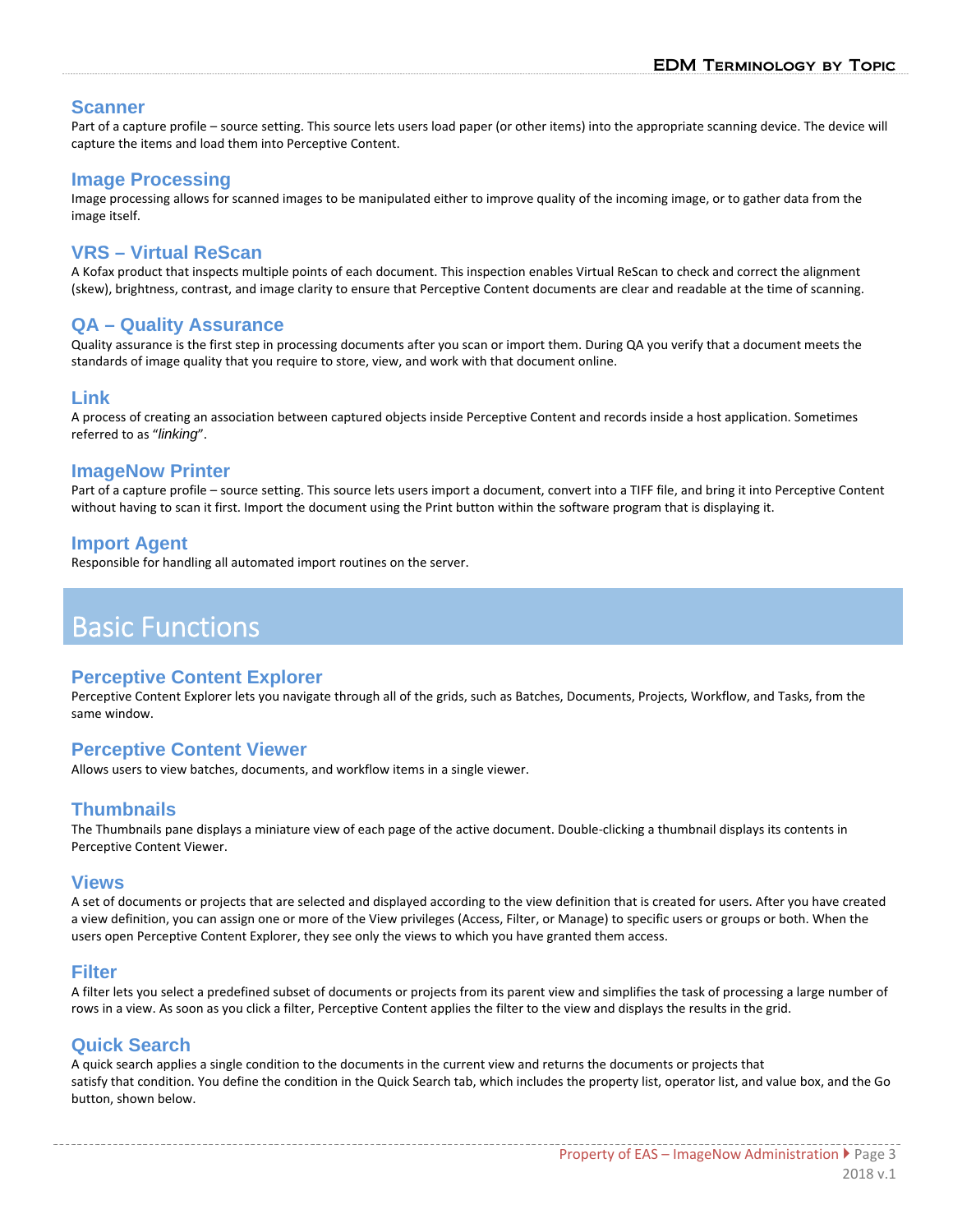## **Annotation**

A way to mark up and comment on a document object without affecting the original image. The following are types of annotations in Perceptive Content: Digital Signature, Stamp, Sticky Note, Text, Highlight, Check, Pen, Line, Arrow, Rectangle, Oval, OLE, URL and Redaction.

#### **Arrow**

An annotation that lets a user draw an arrow on a document image.

#### **Check**

An annotation the lets a user add a check mark to a document image

## **Highlight**

An annotation that lets a user highlight an area on a document image.

#### **Line**

An annotation that lets a user draw a line on a document image.

## **Oval**

An annotation that lets a user place an oval on a document image. The oval annotation can appear hollow or filled, depending on the appearance defined in the annotation template.

#### **Pen**

An annotation that lets a user draw on a document image.

## **Rectangle**

An annotation that lets a user draw a rectangle on a document image. The rectangle annotation can appear hollow or filled, depending on the appearance defined in the annotation template.

## **Redaction**

Redaction is the act of removing sensitive, private, or confidential information from a document in a way that hides that information without distorting the meaning of the document.

#### **Stamp**

An annotation lets a user stamp predefined (Approved, Confidential, Rejected, and so forth) or custom messages on document images.

## **Sticky Note**

An annotation that lets a user add small notes to document images.

#### **Text**

An annotation that lets a user place text on document images.

# Workflow

#### **Workflow**

Workflow lets you automate business processes and create review checkpoints. After you have saved a document in Perceptive Content, the document can be routed through any number of queues, which might represent different departments or different desks within a department. It is also a button on the main Perceptive Content toolbar. Clicking this button lets the users display the Perceptive Content Explorer and any workflow queues that the user has access.

## **Process**

A series of tasks and rules reflecting the review path a document item must take to meet the sign off and approval requirements of your work group. Queues and routes are the basic building blocks of a workflow process.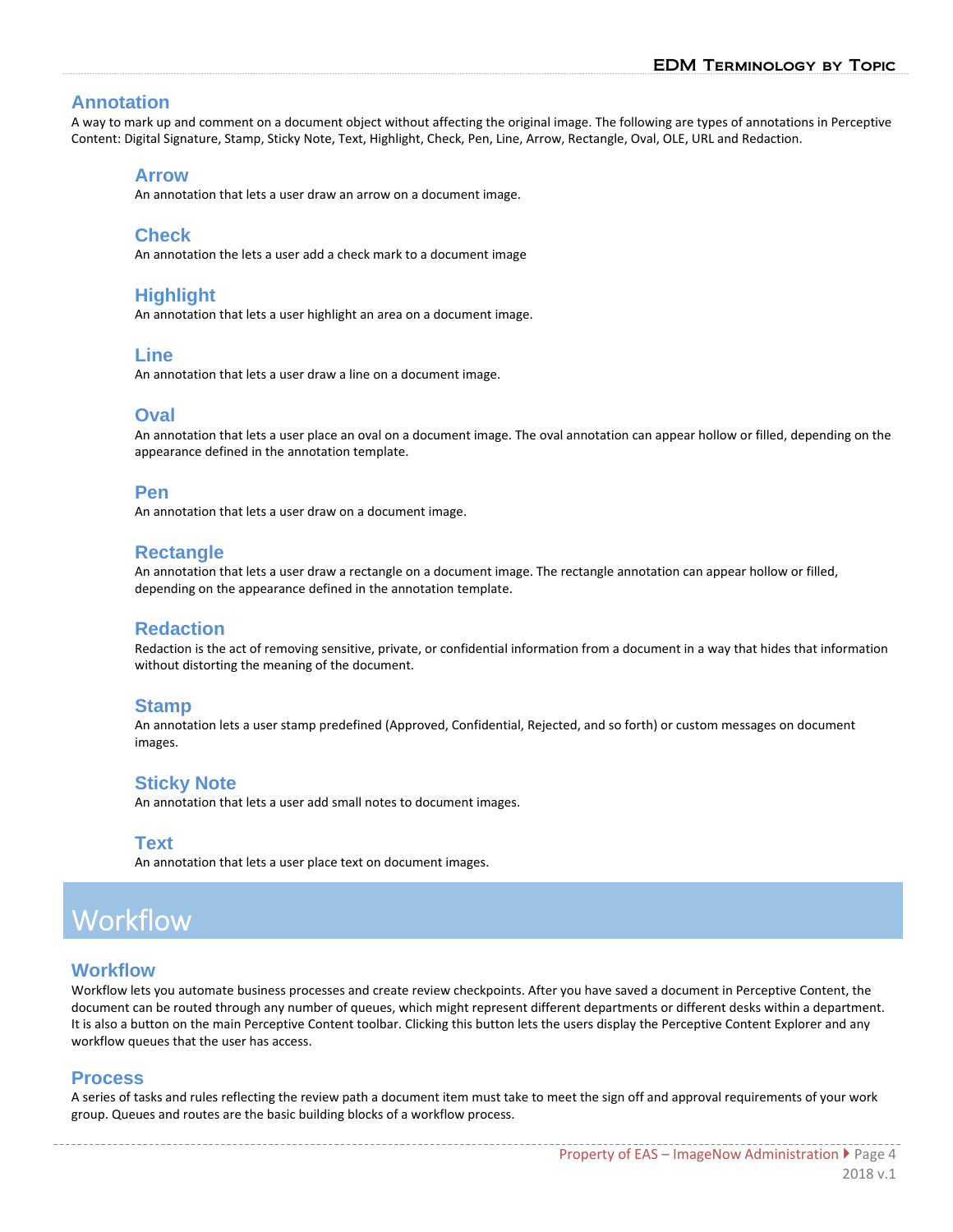#### **Item**

A workflow item is the base component of workflow. A workflow item references a specific document or project within Perceptive Content. A workflow item is routed from queue to queue until it reaches its destination.

#### **Queue**

Similar to an inbox. There five different types of workflow queues: Work, System, Super, Join and Complete.

#### **Work Queue**

A Work queue is a queue that is assigned to one or more users who are performing the same action upon the same workflow items within the queue.

#### **Super Queue**

This type of queue redistributes workflow items to a collection of distinct queues that perform the same workflow function. These sub queues reduce the number of alarms, routes, and rules needed.

#### **System Queue**

This type of queue performs an action that does not require user intervention. For example, a queue that automatically prints documents. The action is usually performed with a rule or script.

#### **Complete Queue**

This queue property sets the queue as the final queue in a process. Any work, system, or super queue is allowed to be a complete queue.

#### **Route**

A defined path between queues. There are six different types of routes: Sequential, Sequential Auto, Parallel, Conditional, Parallel Conditional and Inter‐process.

#### **Sequential Route**

A sequential route is a clearly defined route with little variation. One action must be completed before the workflow item is routed to the next queue. Manual routes are used when there is more than one queue an item might be routed to next. It requires the user to select the destination queue from the available routes list.

## **Sequential Auto Route**

A sequential auto route is a clearly defined route with no variation. One action must be completed before the workflow item is routed to the next queue. Automatic routes require no additional user interaction after the Route button is clicked. There is only one queue the item can route to next, so it is automatically sent to that queue.

#### **Conditional Route**

A conditional route is a route that is determined by rules that occur dynamically in the process. The next queue in the process is determined by information received by the workflow process.

#### **Default Route**

In workflow, a user may have multiple routes to choose from when routing items. As an administrator, a default route can be configured in on the Routes tab of Queue Properties so the most commonly used route will be highlighted for selection. However, if another route is desired, users will still have the ability to choose another route.

## **Routing Rule**

A rule that contains a condition, action and exception. If the set condition or exception has been met, this will trigger an action – a route. A specific queue where an item is routed must be set.

#### **Alarms**

Can alert one or more users of a critical task that needs to be performed or that is now ready to be performed. There are four different alarm types – email, Perceptive Content icon, message center and audible.